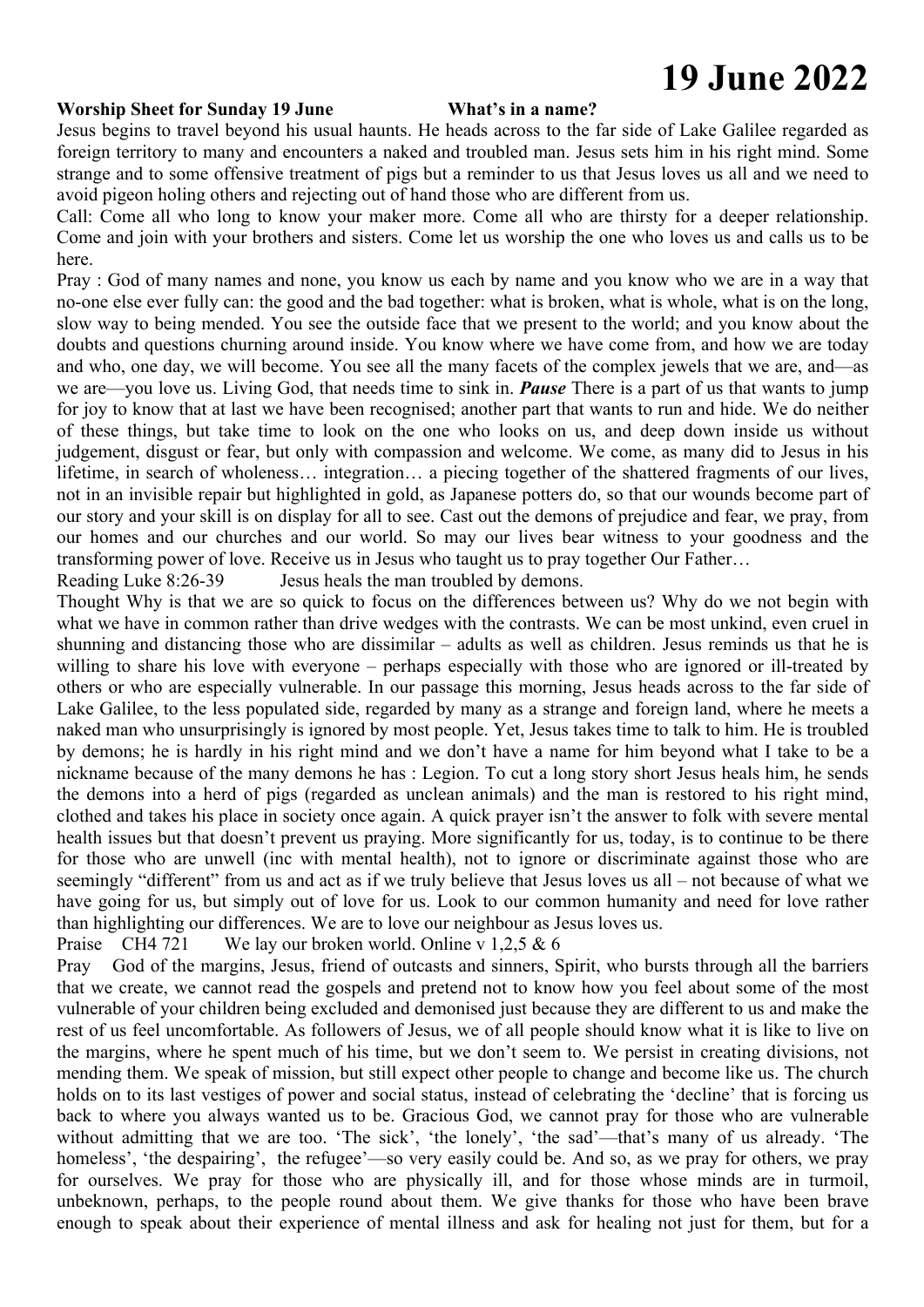world that shuns and devalues them. We pray for any who are demonised on account of what they believe or where they come from, the way they look, the way they speak or whom they love. We remember how fearless Jesus was in reaching out to people whom others despised; how he noticed the ones whom others chose to ignore and gave them back their sense of self-worth. We remember what he said about the first being last and the last being first, and how angry it made him when power was abused and vulnerable people exploited. We remember his last, most fervent prayer, that all his people should be one, and with deep humility we pray for his prayers to be answered and for us to accept the changes that will need to be made if your kingdom is to come, your will to be done and your name glorified here on earth as it is in heaven. In our prayer walk this week we pray for those who live or work in Coronation Avenue. SILENCE. Thank you, Lord Jesus, for hearing our prayers, spoken and unspoken. Amen.

Blessing May the Lord bless you. Amen.

### **Notices**

- **No requirement now to wear face coverings in the Church. Some people may prefer to continue to wear them and that is fine.**
- **We would still ask that you exercise caution. Certainly, do not come to Church if you are unwell or have been in contact with someone who has tested positive or shows symptoms. Let's appreciate too that some people would still prefer to maintain some distance/wear masks so let's be sensitive and understanding.**
- **We continue to remember the Ukraine crisis in our prayers and in view of developments would ask people to pray for all caught up in it and for restraint and wisdom for world leaders.**
- **Communion Sunday next week, 26th June – along the lines of the April one.**
- **Summer Mission begins on 4 July – volunteer sheets are available in the Church or you can contact us via the church Facebook page.**

To assist those unable to access material via the internet we have established a phone line where people can phone in to hear the mini service or sermon. 

## 01674 902624.

To hear the mini service people just need to dial in and wait. To hear the sermon, after dialling you need to press 1 then #. In either case there is a few seconds delay while the message loads so tell folk not to hang up! If folk press 1 for the sermon before the intro finishes the system doesn't pick up on it and it defaults to the mini service. The message now says wait until after the tone before pressing 1 but give it a few seconds after that and do press # after pressing 1.

**Sermon, prayers and news (or links to them) will be uploaded to our website www.oldandstandrews.com and the Old and St Andrew's Facebook page.  Feel free to copy this and pass it on to Church members or friends who might not use the web or social media**

There is likely to be some delay in uploading the material to the church website this week so you can access the mini service and sermon directly via these links:

For ease here are the direct links to the YouTube links for Sunday 19 June 2022

Mini Service Video https://youtu.be/F4hpnwdiL7A

Sermon Video https://youtu.be/z4ZLiOjGvrk

**Please continue to pray for one another and support where you can and remember that the congregation is united in love wherever we are and however we are worshipping.**

**Stay safe! May the Lord bless you! Ian**